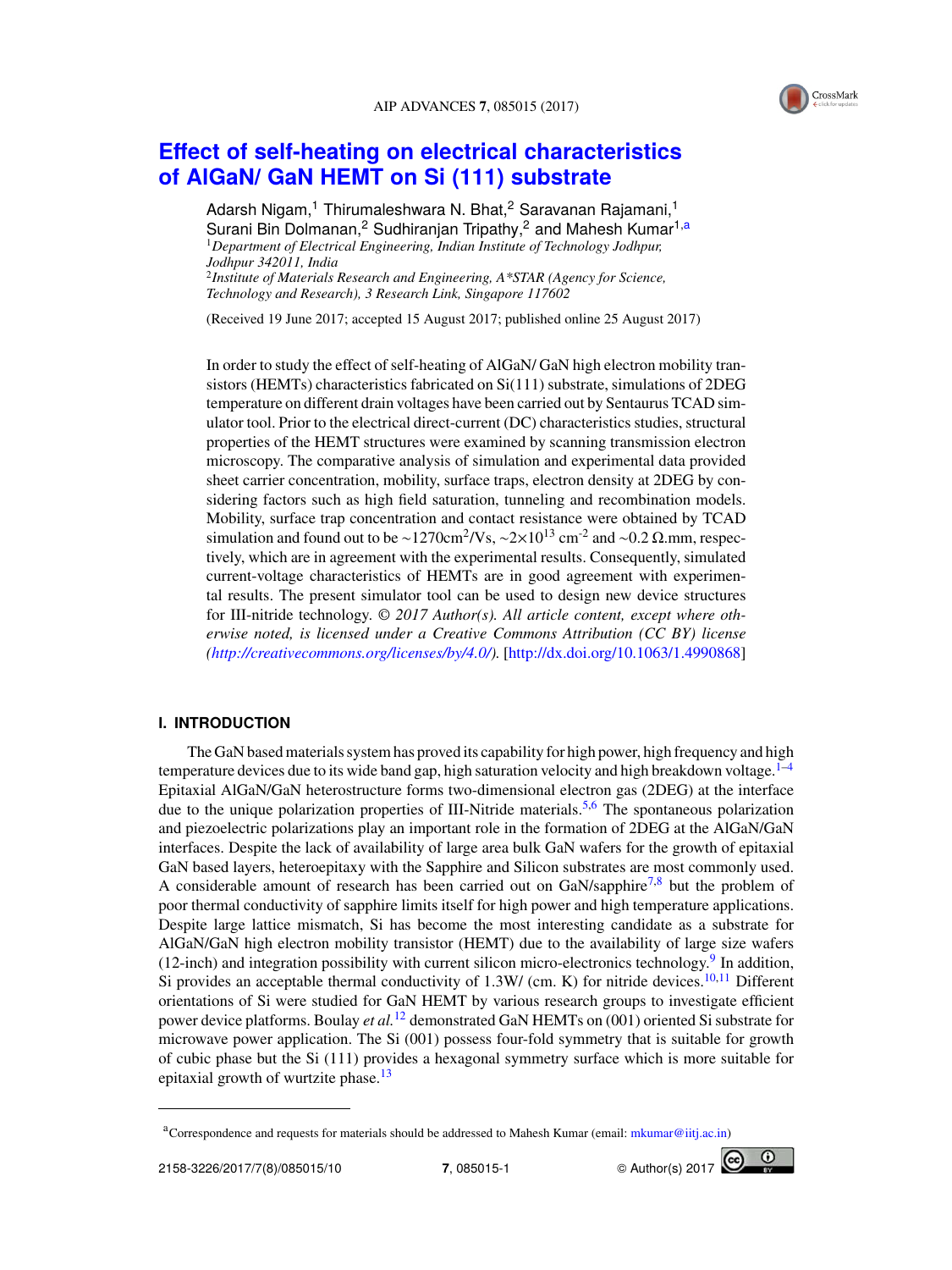In the present report, discussion on AlGaN/GaN HEMT structures and devices grown on Si wafers will be carried out. A stack of stress relieving AlN and AlGaN buffer layers were grown prior to deposition of GaN over Si, the complete details of typical layer structures are reported in our previous report.<sup>14</sup> Dabiran *et al.*<sup>15</sup> achieved high electron mobility and very low sheet resistance by variation of Al mole fraction in AlGaN barrier layer. On the top of AlGaN, a cap layer is used to reduce gate leakage and to increase Schottky barrier height. Routine device fabrication to optimize the layer structures and device design is a very time-consuming process, and in this context, a technology computer aided design (TCAD) tool is very helpful which simulates the device according to device physics and analyze characteristics of the device under the desired environment. The Sentaurus TCAD simulator tool is used for the device simulation that solves Poisson equation and continuity equation for both electron and holes for I-V characterization of the device. Physical models that defined in sentaurus TCAD are used for analyzing bandgap, carrier mobility, gate tunneling, charge transport, piezoelectric polarization for device characteristics. Since these device models directly related to the physics of the device thus selection of the proper model for the device and its parameters plays a crucial role in the simulation. Several research groups have studied DC operation of AlGaN/GaN HEMTs on different substrates (sapphire, <sup>16–19</sup> SiC<sup>19</sup>). Faraclas *et al.*<sup>20</sup> reported 2-D DC simulation and transfer characteristics along with an agreement to the experimental data. Other commercially available simulators like ATLAS (Silvaco) also be used for the demonstration of GaN based device performance.<sup>21</sup> The performance of a HEMT device suffers due to self-heating problem which occurs at higher operating voltages. The problem of self-heating arises due to the increment of lattice heat temperature that reduces mobility and hence output current reduces. This problem not only affects the performance of the device but degrade it also. To reduce the self-heating effect, employment of Silicon substrates<sup>22</sup> are one of the solutions instead of sapphire substrates. R Gaska *et al.*<sup>23</sup> earlier investigated self heating on GaN devices on SiC and Sapphire substrate. Chang *et al.*<sup>24</sup> demonstrate effects of self heating on various model parameters and Vitanov *et al.*<sup>11</sup> investigated high temperature modelling of AlGaN/GaN HEMT for DC and RF characteristics. Jie *et al.*<sup>25</sup> reported thermal effects on HEMT at the sapphire substrate. In the present work, we provide a comparison of a simulated device with the experimental results along with the effect of self-heating on the AlGaN/GaN HEMT device on Si substrate.

#### **II. DEVICE STRUCTURE AND SIMULATION DETAILS**

The AlGaN/GaN HEMT structures were grown on Si (111) substrates by metal organic chemical vapor deposition (MOCVD) technique. The details of the growth and epi-layer structures are discussed somewhere else.<sup>14</sup> Inductively coupled plasma etching technique was employed for the patterned mesa etching for the HEMT structure formation followed by a standard lift-off technique was employed for fabricating source/drain and gate contacts. Ohmic source and drain contacts are created by a metal stack of Ti/Al/Ni/Au followed by a rapid thermal annealing and Schottky gate contact is fabricated by Ni/Au layers. The schematic of the device structure is shown in figure 1. The current voltage characteristic of the fabricated HEMT device was measured by Agilent semiconductor analyzer.

The structure of the device has been designed in Sentaurus Device Editor (SDE) tool. The device dimensions were kept same for the experimental and simulation studies and shown in figure 1. The length of the device is 10  $\mu$ m. The Gate to Source length (L<sub>gs</sub>) is 1 $\mu$ m, length of Gate (L<sub>g</sub>) is 3  $\mu$ m and length of Gate to Drain ( $L_{gd}$ ) is 4 $\mu$ m. The simulation was carried out for DC analysis of the device at room temperature. To speed up the device simulation, silicon substrate dimensions have not been taken for the consideration and its dimensions are not affecting the DC characteristics of the device. The TCAD simulation solves three fundamental equations of the semiconductor devices namely Poisson equation, electron and hole continuity equations. These equations analyze electrical characteristics of the device. The Poisson, electron and hole continuity equations are given below in equation  $(1)-(3)$  respectively:  $26$ 

$$
\nabla.(\varepsilon \nabla \phi) = -q(p - n + N_D - N_A) - \rho_{trap}
$$
\n(1)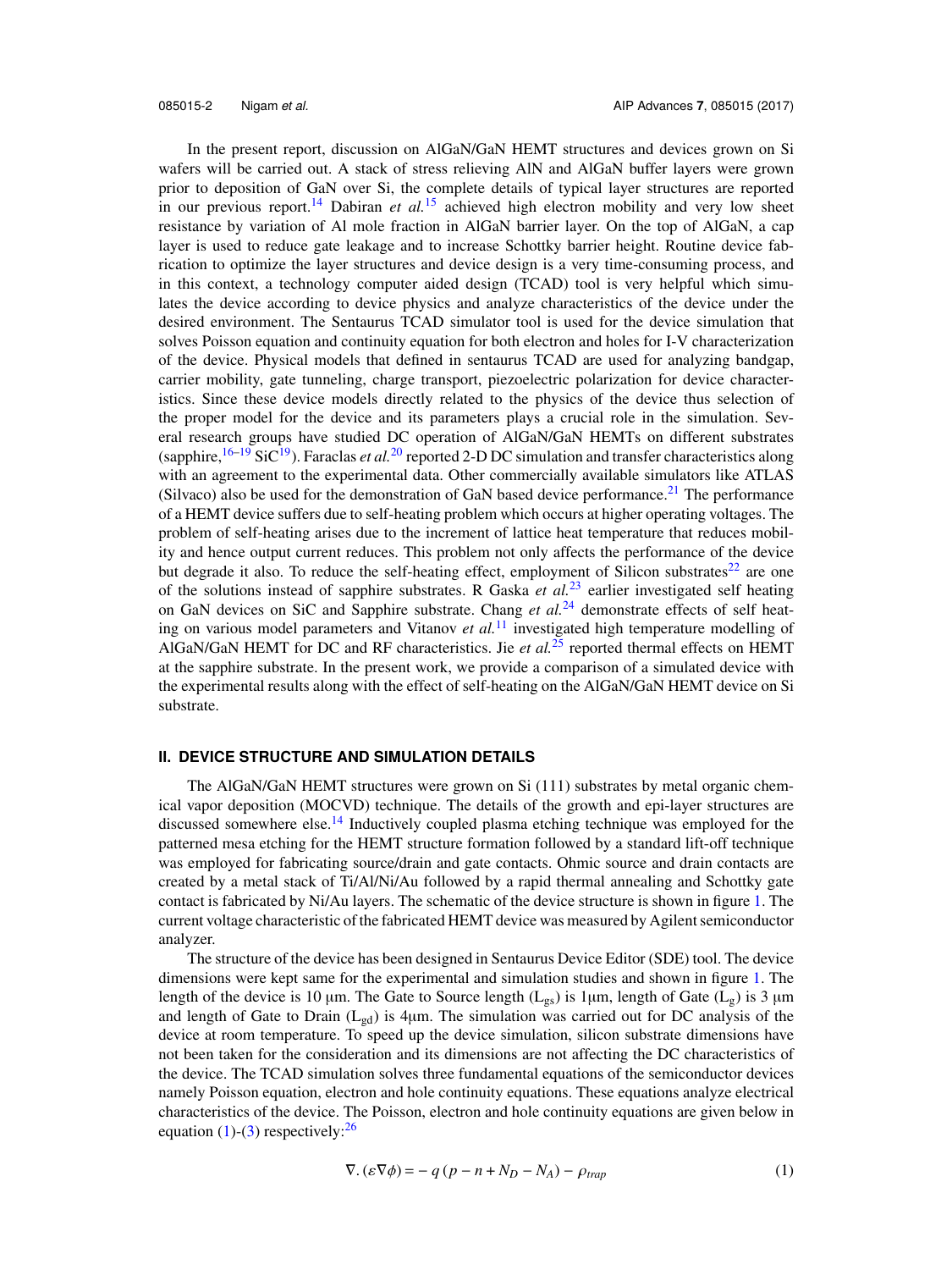

FIG. 1. Schematic cross-section view of Designed AlGaN/GaN HEMT.

$$
\nabla \cdot \overrightarrow{J_n} = qRnet + q \frac{\partial n}{\partial t}
$$
\n
$$
-\nabla \cdot \overrightarrow{J_p} = qRnet + q \frac{\partial p}{\partial t}
$$
\n(2)

Where  $\in$  is the electrical permittivity, q electronic charge, n electron density, p hole density, N<sub>D</sub> ionized donor concentration,  $N_A$  ionized acceptor concentration,  $\rho_{trap}$  charge density contributed by traps, φ electrostatic potential,  $R_{net}$  net recombination rate,  $J_n$  electron current density and  $J_p$  the hole current density.

For calculation of bandgap, Varshni expression<sup>27</sup> is used. It shows temperature dependence of the bandgap. The expression of Varshni model is given as

$$
E(T) = E_g(0) - \frac{\alpha T^2}{T + \beta} \tag{4}
$$

Where  $E_g(0)$  is the bandgap of GaN at 0K temperature,  $\alpha$  is empirical constant and  $\beta$  is constant that associated with Debye temperature. The values of  $E<sub>g</sub>(0)$ , α and β are 3.47eV, 7.40×10<sup>-4</sup> eV/K and 600 K extracted respectively.

The Arora<sup>28,29</sup> model is used for low field mobility analysis for both electrons and holes that is given accordingly to equation (5).

$$
\mu = \mu_{min} + \frac{\mu_d}{1 + \left(\frac{N_{tot}}{N_0}\right)^{A*}}\tag{5}
$$

With

$$
\mu_{min} = A_{min} \left(\frac{T}{300K}\right)^{\alpha_m}, \mu_d = A_d \left(\frac{T}{300K}\right)^{\alpha_d}
$$

$$
N_0 = A_N \left(\frac{T}{300K}\right)^{\alpha_N}, A^* = A_d \left(\frac{T}{300K}\right)^{\alpha_d}
$$

Where  $\mu_{min}$  is minimum mobility and  $A_{min}$ ,  $A_{max}$ ,  $\alpha_a$ ,  $A_a$ ,  $A_N$ ,  $\alpha_N$ ,  $\alpha_d$ ,  $\alpha_m$  are the fitting parameters. The  $A_{\text{max}}$  has been calibrated for the device low field mobility for best fit of mobility. Since Arora model is defined for InN in Sentaurus, TCAD parameters fail and require calibration. Thus the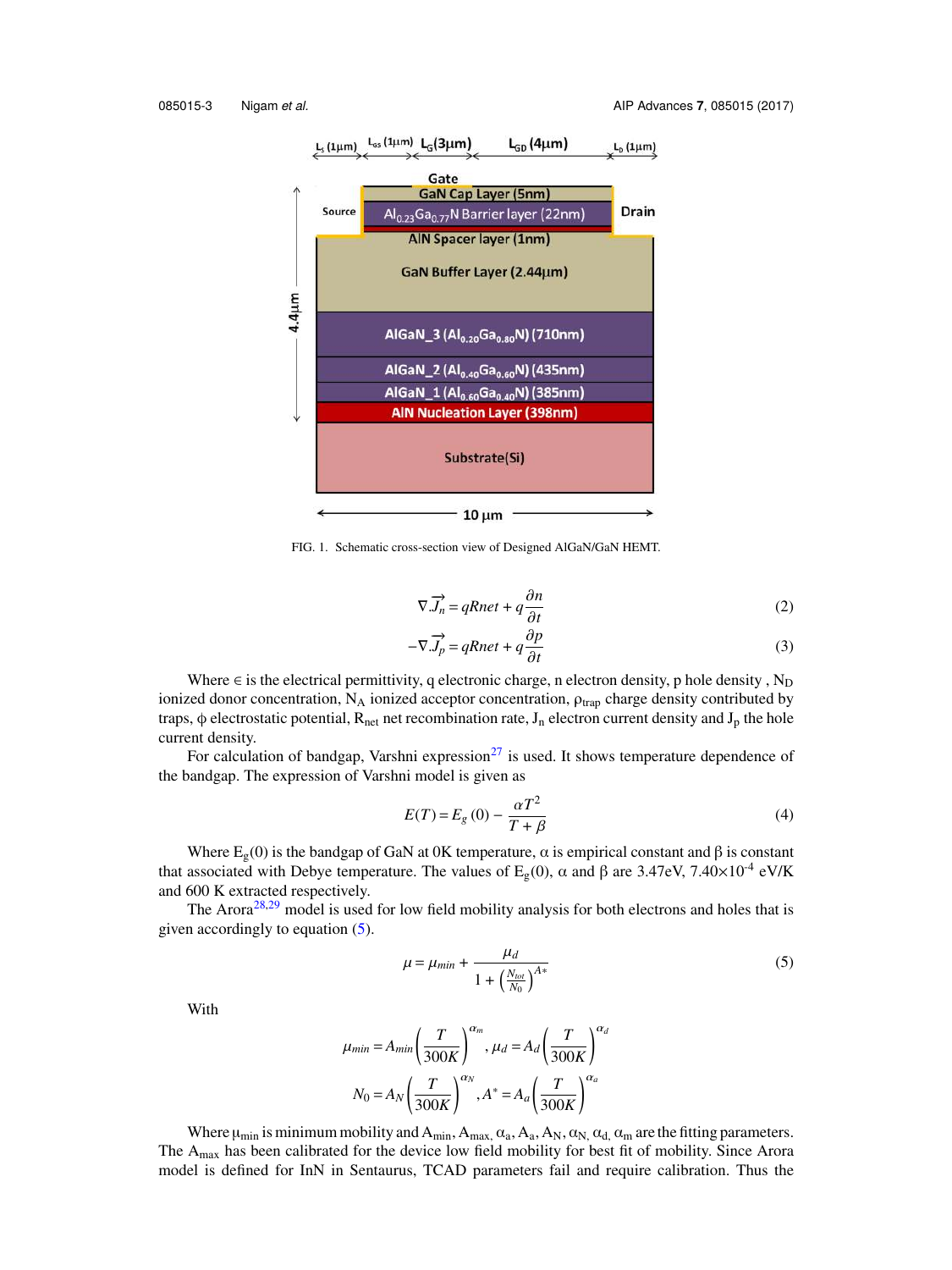parameter values are modified with the GaN parameters.<sup>30</sup> These parameters are calibrated for our model and these are shown in Table I. The mobility  $\mu$  is used in the electron and hole continuity equations.

The mobility has been calibrated by TCAD simulation and compared with experimentally measured by hall measurement. Mobility is calculated as  $1270 \text{ cm}^2/\text{V}$ . So by simulation for the device and well matched with experimentally measured mobility. The high field mobility has been modeled by Transferred Electron Effect - 2 model<sup>26</sup> in sentaurus TCAD simulator tool and is given by following equation. $26,29$ 

$$
\mu = \frac{\mu_{low} + \mu_1 \left(\frac{F_{hfs}}{E_0}\right)^{\alpha} + v_{sat} \frac{F_{hfs}^{\beta - 1}}{E_1^{\beta}}}{1 + \gamma \left(\frac{F_{hfs}}{E_0}\right)^{\alpha} + \left(\frac{F_{hfs}}{E_1}\right)^{\beta}}
$$
(6)

The Transferred Electron Effect -2 model comes into effect when maximum drift velocity has been reached at particular electric field. Here  $\mu_{\text{low}}$  is low field mobility and E is the electric field. The E<sub>c</sub>, F<sub>hfs, Vsat</sub>, α, β and γ are the fitting parameters.<sup>26,29</sup>

Piezoelectric polarization effect provides information about charges at the AlGaN/GaN heterointerface and due to which forms 2DEG. Thus polarization induced sheet carrier concentration at the  $Al_{0.23}Ga_{0.77}N/GaN$  is calculated by piezoelectric polarization model suggested by Ambacher *et al.*<sup>31,32</sup> The piezoelectric polarization is calculated by following equation: $^{26,32}$ 

$$
P_z^{pz} = 2d_{31}\sigma_1 = 2d_{31}\varepsilon_1 \left(c_{11} + c_{12} - 2\frac{c_{13}^2}{c_{33}}\right)
$$
 (7)

Where  $d_{31}$  is piezoelectric coefficients (cm/V),  $c_{11}$ ,  $c_{12}$ ,  $c_{13}$  and  $c_{33}$  are stiffness constants (Pa), and  $\varepsilon_1$  is strain coefficient.  $P_z^{pz}$  is piezoelectric polarization in the z direction as it is only one non vanishing component that is directed towards the growth direction. The piezoelectric charge is computed in simulation according to: $26$ 

$$
q_{PE} = -activation \nabla. P_z^{pz}
$$
 (8)

where activation is a calibration parameter whose value is calibrated as ~0.38 in simulation. The *q<sub>PE</sub>* value is added the Poisson equation: $^{26}$ 

$$
\nabla. \left( \in \nabla \phi \right) = -q(p - n + N_D - N_A + q_{PE}) \tag{9}
$$

There are some allowed energy states called traps which are present in the forbidden energy level. These traps behave as recombination centers. Hence fixed interface charges, bulk and surface traps were introduced in the device analysis. In our simulation Shockely-Read-Hall recombination was used to calculate dynamic traps in the device.<sup>33</sup> It also assumes that there are traps exist at particular energy level within the bandgap. In our device simulation, sentaurus uses following set of equations.<sup>26</sup>

$$
R_{net}^{SRH} = \frac{np - n_{i,eff}^2}{\tau_p (n + n_1) + \tau_n (p + p_1)}
$$
(10)

with

$$
n_1 = n_{i,eff} \exp\left(\frac{E_{trap}}{kT}\right)
$$

| Symbol       | Electrons              | Holes                  | Units                     |
|--------------|------------------------|------------------------|---------------------------|
| $A_{min}$    | 88                     | 54.3                   | $\text{cm}^2/\text{V}$ .s |
| $\alpha_{m}$ | $-6.70 \times 10^{-1}$ | $-5.70 \times 10^{-1}$ |                           |
| $A_d$        | 1720                   | 470                    | $\text{cm}^2/\text{V}$ .s |
| $\alpha_d$   | $-4.00$                | $-2.23$                |                           |
| $A_N$        | $1.25 \times 10^{17}$  | $2.35 \times 10^{17}$  | $\rm cm^{-3}$             |
| $\alpha_N$   | 1.9                    | 2.4                    |                           |
| $A_{a}$      | $9.8 \times 10^{-1}$   | $8.8 \times 10^{-1}$   |                           |
| $\alpha_{a}$ | $-1.50\times10^{-1}$   | $-1.46 \times 10^{-1}$ |                           |

TABLE I. Parameters of Arora Model for GaN.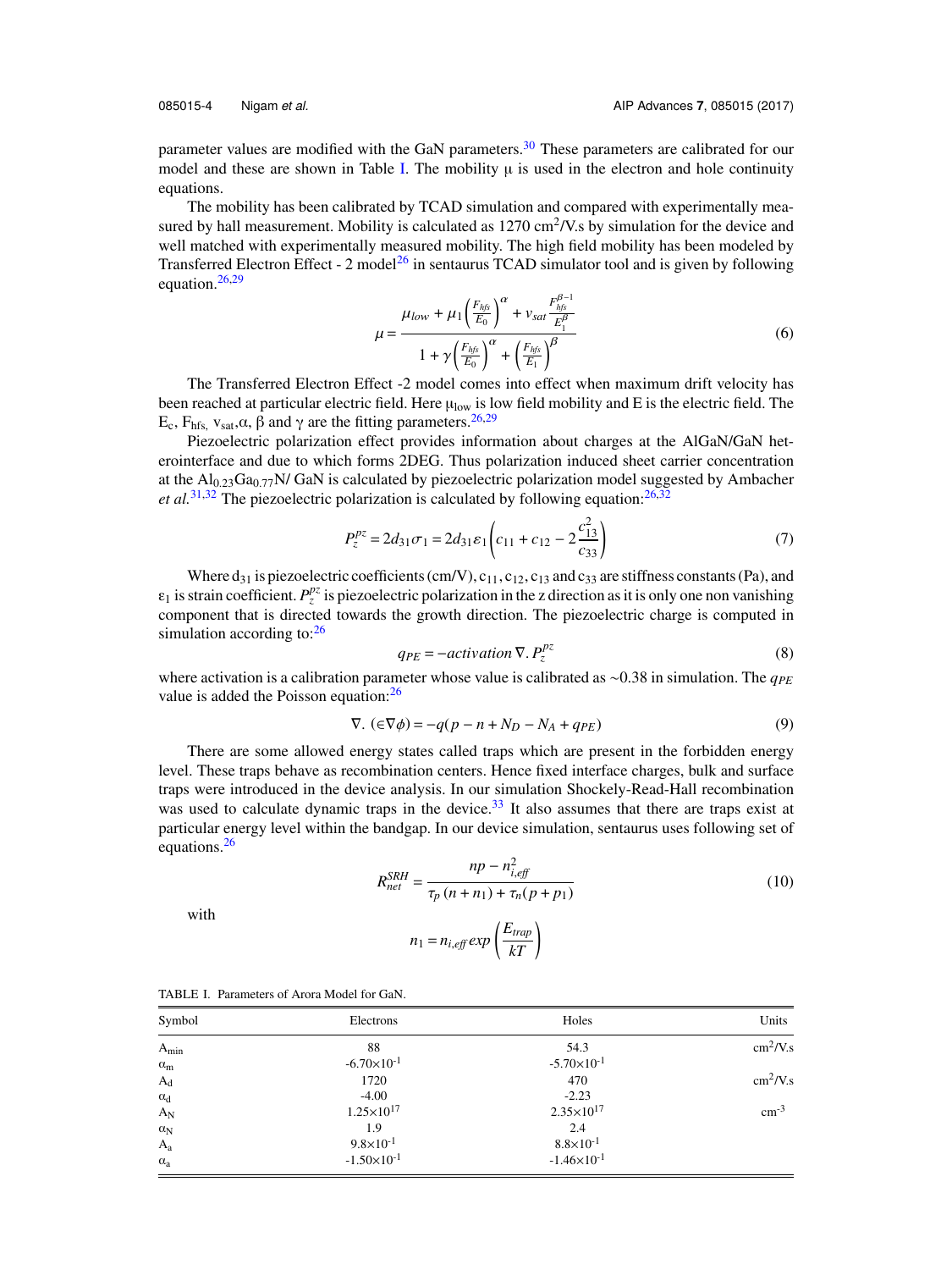and

$$
p_1 = n_{i, \text{eff}} \exp\left(\frac{E_{trap}}{kT}\right)
$$

where  $E_{trap}$  is the difference between the defect level and intrinsic level. The  $\tau_n$  and  $\tau_p$  are carrier lifetime, modelled as a product of a doping-dependent, field dependent, and temperature dependent factor:

$$
\tau_c = \tau_{dop} \frac{f(T)}{1 + g_c(F)}\tag{11}
$$

Where  $c = n$  and  $c = p$  for electrons and holes respectively. Since, the donor level traps are presented at the surface of the device therefore the concentration of these traps have been optimized Where  $c = n$  and  $c = p$  for electrons and holes respectively. Since, the donor level traps are presented at the surface of the device therefore the concentration of these traps have been optimized as  $2.0 \times 10^{13} cm^{-2}$  with electron and hole capture cross-section for interface traps is about  $1 \times 10^{15}$  cm<sup>-2</sup> used for simulation.<sup>33</sup>

There is an intentional background carbon doping due to low pressure tuning<sup>14</sup> at the interface of GaN/Al<sub>0.2</sub>Ga<sub>0.8</sub>N. To define carbon doping, an analytical doping profile has been created at the interface of GaN/Al $_{0.2}$ Ga $_{0.8}$ N which shows diffusion of carbon towards GaN. Therefore concentration of GaN/Al<sub>0.2</sub>Ga<sub>0.8</sub>N. To define carbon doping, an analytical doping profile has been created at the interface of GaN/Al<sub>0.2</sub>Ga<sub>0.8</sub>N which shows diffusion of carbon towards GaN. Therefore concentration of carbon is been to reduce buffer leakage and improve crystalline quality of the GaN epilayer. There is a very thin spacer layer (1∼2 nm) of AlN above GaN layer used to reduce scattering between ionized atoms and electrons, which helps to improve the mobility of 2DEG. The AlGaN barrier layer plays an important role to improve device performance by improving sheet charges and providing low sheet resistance.

To consider the tunnelling effect in the device, Non-Local-Mesh (NLM) tunnelling<sup>26</sup> has been used in the simulation. This model is defined in TCAD simulator to describe tunneling at heterostructures, at Schottky contacts and gate leakage through thin insulator stacks. For our device, tunnelling probability of 0.22 is calculated for GaN. The tunnelling is not only due to Schottky contact or heterointerface but also due to the surface states or traps available at the top of the device. Thus, surface traps energy levels also affect the off current of the device. Generally surface traps are donor level traps which are formed due to availability of dangling bonds at the surface. The combined effect of tunnelling probability and traps gives the OFF current.

The thermodynamic model is used for analysis of self heating in the device. It is the extension of drift-diffusion approach to account for electro-thermal properties. The thermodynamic model considers an assumption that the charge carriers are in thermal equilibrium with the lattice. Hence the lattice temperature and carrier temperature are described by single temperature.<sup>34</sup> The thermodynamic model is defined by the basic set of electron and hole continuity equation and Poisson equation. These equations can be given as: $^{26}$ 

$$
\overrightarrow{J}_n = nq\mu_n(\nabla\phi_n + P_n \nabla T) \tag{12}
$$

$$
\overrightarrow{J_p} = nq\mu_p(\nabla\phi_p + P_p \nabla T)
$$
\n(13)

Here  $P_n$  and  $P_p$  are absolute thermoelectric powers. Since HEMT devices shows self-heating thus for the accurate simulation of self heating effects, this extra driving force for the current is included.

Since HEMT devices exhibit self-heating effect thus a model for the consideration of self-heating effect is required.

In the device shown in figure 1, since there is an uninterrupted growth of GaN layer without any interlayer<sup>14</sup> thus we considered the heat flow from HEMT active layers to the Si substrate, in order to calculate thermal resistance. The thermal resistance can be calculated as: $^{24}$ 

$$
R_{TH} = \frac{1}{\pi k_{Si}} ln\left(\frac{8t_{Si}}{\pi L_G}\right)
$$
\n(14)

Where  $t_{Si}$  is substrate thickness,  $L_G$  is gate length, k is thermal conductivity. Where the thermal conductivity of silicon is given by: $35$ 

$$
k_{Si} = 1.57 \left(\frac{T}{300}\right)^{-1.4}
$$
 (15)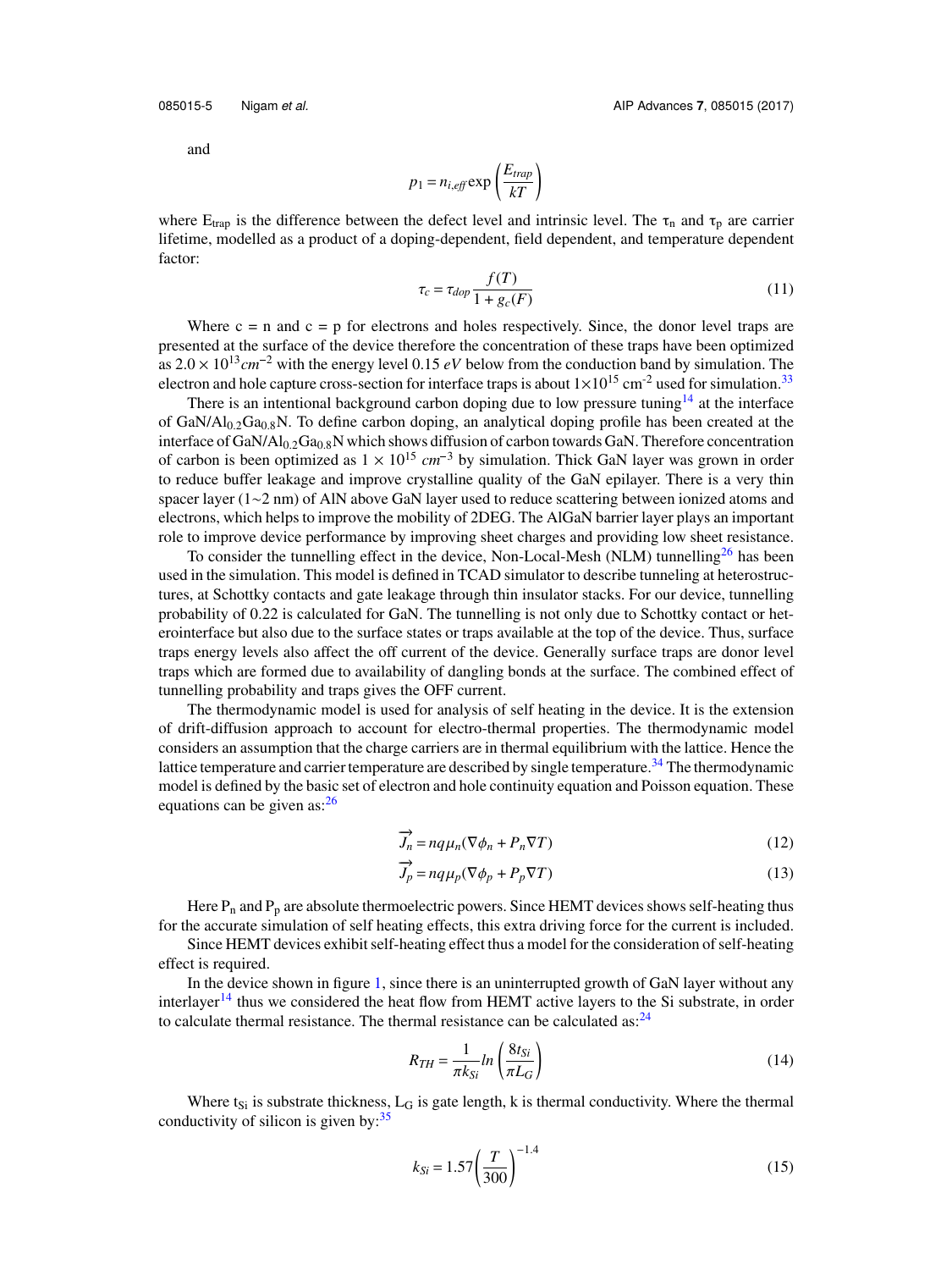The thermal resistance can relate with the effective channel temperature and power dissipated, which is given as: $24$ 

$$
P_{diss} = \frac{T_{\text{eff}} - T_{\text{sub}}}{R_{TH}}\tag{16}
$$

where  $T_{sub}$  is the substrate temperature. The dissipated power can be also calculated by the sum of all terminal currents multiplied by their voltages respectively. It can be given as:  $^{26}$ 

$$
P_{diss} = \Sigma \, IV \tag{17}
$$

### **III. SIMULATION RESULTS AND EXPERIMENTAL VALIDATION**

The MOCVD grown AlGaN/GaN HEMT structure on 200 mm Si (111) is used for this study. The thicknesses of all the layers were determined by STEM and shown in figure 2. To analyze the 2DEG formed at the heterointerface of  $Al_{0.23}Ga_{0.77}N/AIN/GaN$ , the Hall measurement has been performed. We observed a sheet resistance, mobility and carrier concentration of ~520  $\Omega/\square$ , 1270 cm<sup>2</sup>/Vs and ~1.1x10<sup>13</sup> cm<sup>-2</sup>, respectively. This AlGaN/GaN HEMT on Si substrate is then simulated using Synopsys Sentaurus TCAD device editor (SDE) and Sentaurus device simulation (SDevice) tool using appropriate models and parameters described in section II. The validation of the device structure has been done by comparison of simulated DC transfer characteristics to experimental transfer characteristics of HEMT as shown in figure 3. The plots show good agreement between simulated and experimental transfer characteristics of the device with applied gate bias at drain voltage of 10 V. The gate bias has been varied from pinched-off region to ON state region (between -5 V to 2 V). The transconductance characteristics of simulated and experimental results also have



FIG. 2. Cross sectional STEM contrast imaging of full nitride stack on Si (111) substrate and top AlGaN/GaN 2DEG heterostructure.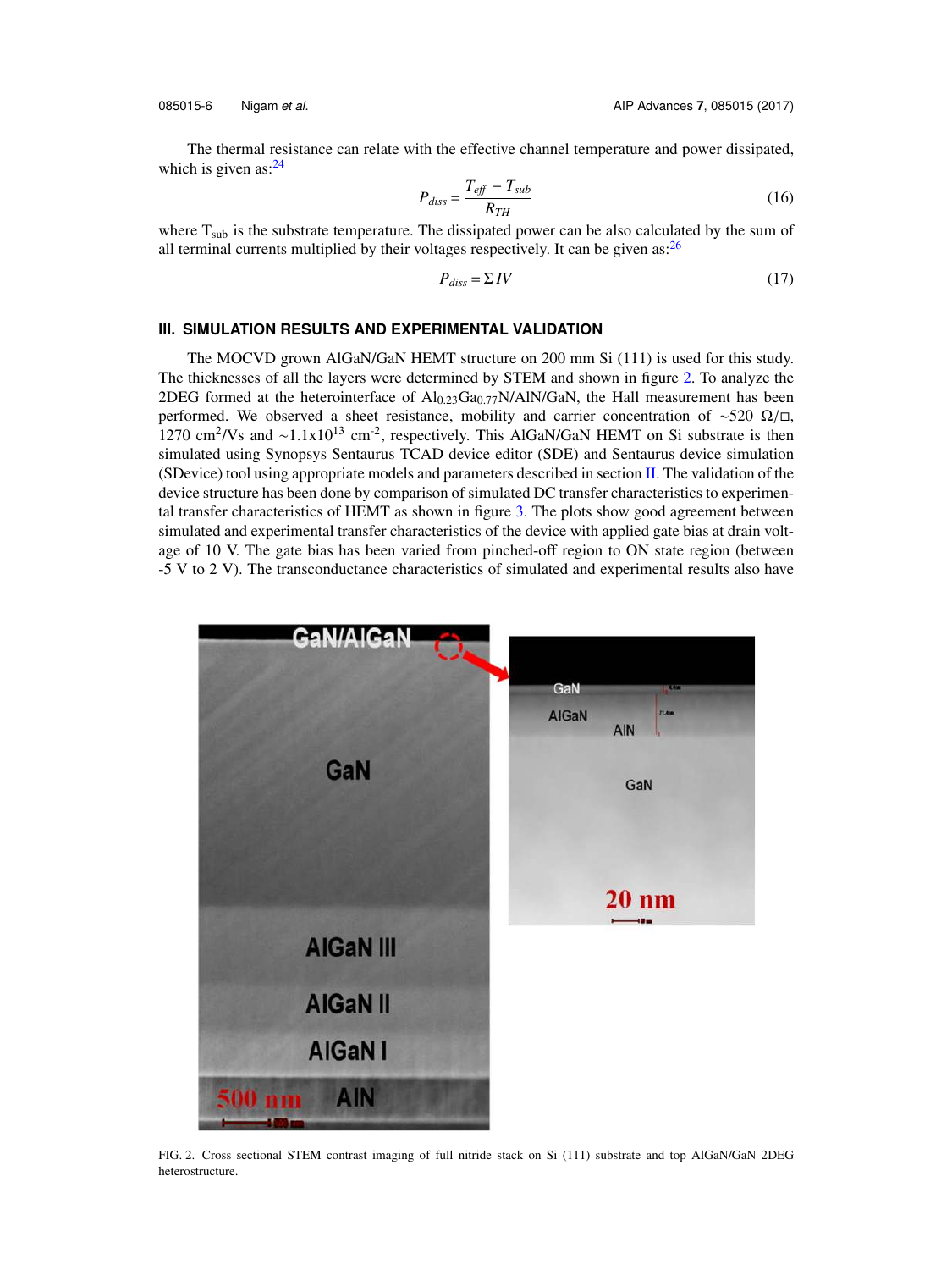

FIG. 3. Experimental (star symbol) and Simulated (dashed line) Drain current vs. Gate voltage  $(I_D-V_G)$  characteristics of HEMT at V<sub>D</sub>=10V along with Transconductance  $(g_m)$  with experimental (purple circle symbol) and simulated curve (dash dot line) at  $V_D$ =10V and 300K. HEMT at  $V_D=10V$  along with Transconductance ( $g_m$ ) with experimental (purple circle symbol) and simulated curve (dash dot line) at  $V_D=10V$  and 300K.<br>been shown in figure 3. An increment of transconductance above  $V_{GS} = -$ 

 $(g_m)$  versus gate voltage ( $V_{GS}$ ) is clearly seen. This characteristics explains that at lower gate voltage been shown in figure 3. An increment of transconductance above  $V_{GS} = -2V$  in transconductance  $(g_m)$  versus gate voltage  $(V_{GS})$  is clearly seen. This characteristics explains that at lower gate voltage  $(V_{GS} < -2V)$  channel the channel gradually starts forming shown by figure thus we conclude that in the ON state channel resistance starts dominating.

It can be seen as saturation of transconductance at higher gate voltage. The maximum transconductance has been obtained by simulation as 116.8 mS/mm at 300 K shows good agreement with the experimental data,  $115 \pm 10$  mS/mm at 300 K as shown in figure 3. The contact resistance for the device is been calculated as  $0.2 \Omega$ .mm by simulation. The charge carriers have been generated at 2DEG interface due to polarization and the sheet carrier concentration is calculated as  $3.7\times10^{12}$  cm<sup>-2</sup> at the interface. Due to the triangular quantum well at AlGaN/GaN heterointerface in the conduction band, the electrons confine and 2DEG forms. The band diagram of the simulated structure has shown in figure 4. At the 2DEG, the electron density is  $2\times10^{19}$  cm<sup>-3</sup> which provide a channel for transmission of charge carriers for device operation.

The self-heating effects are considered by calculation of lattice heat equations and these are taken in account by using thermodynamic transport model.<sup>26</sup> In this model, the drift diffusion equations are extended to accounting electro-thermal effects. Initially the charge carriers are in thermal equilibrium in lattice. Hence, in this model the charge carriers and lattice temperature are described by single temperature. Thus, a set of equations namely Poisson, electron and hole continuity equations, and lattice heat flow equation are solved in simulation. For the solution of the equations for self hating shown in section II, some thermal boundaries have been applied. Since the thermal impact of the substrate is considered as boundary conditions thus we have inserted a thermode at the interface of



FIG. 4. Band diagram of the device and electron density at 2DEG interface.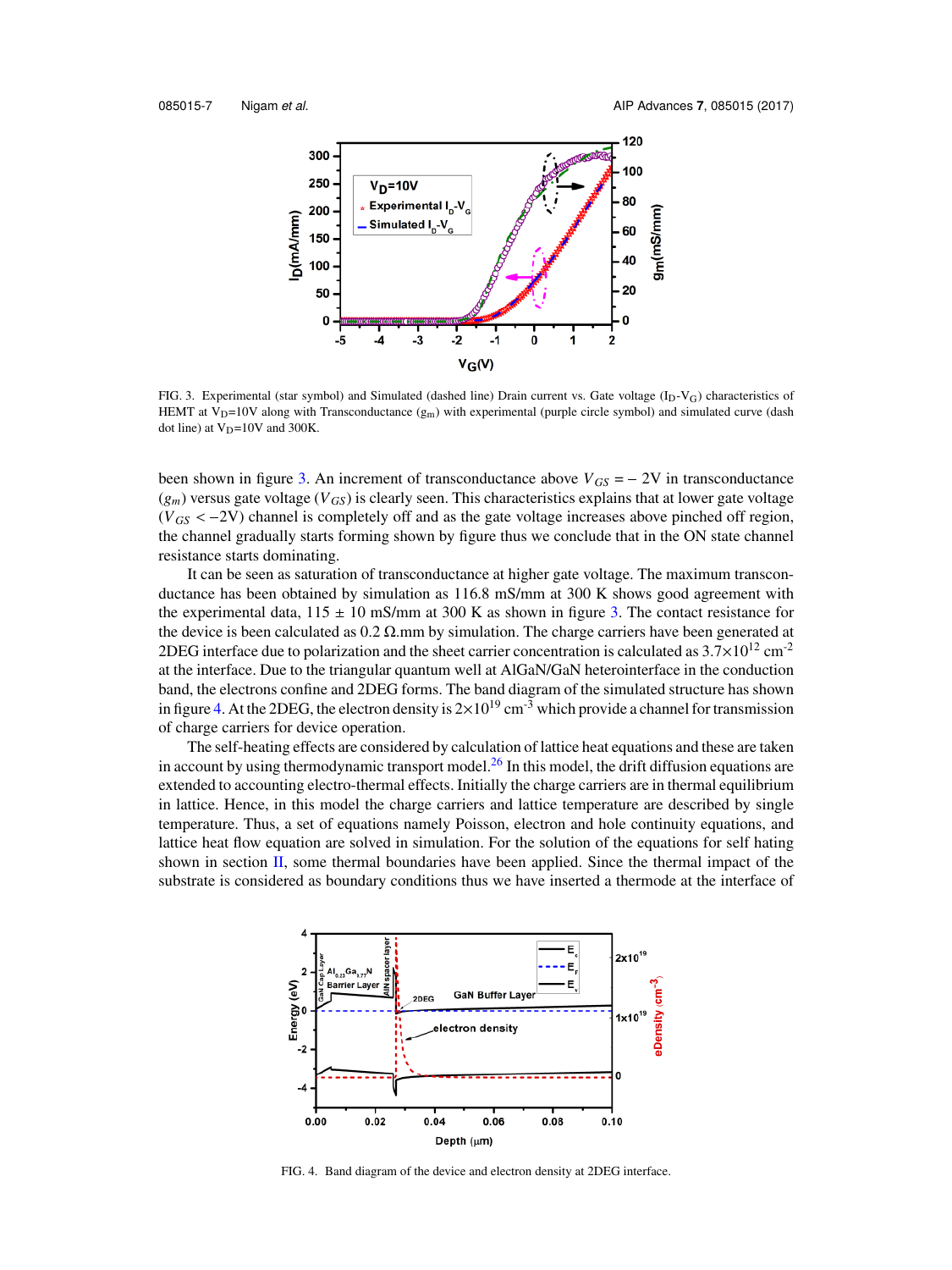AlN and Si substrate to extract the value of TBR (thermal boundary resistance). Several simulations has been carried out and the value of TBR has been calibrated as  $1 \times 10^{-4}$  W<sup>-1</sup> cm<sup>2</sup>.K, that is closed to experimentally observed value  $3.3 \times 10^{-4}$  W<sup>-1</sup> cm<sup>2</sup>. K. reported by Andrei Sarua et al.<sup>36</sup> and other reports.<sup>37,38</sup> After solution of the equations, thermal resistance has been obtained 5.35 K.mm.W<sup>-1</sup> and power has been calculated as 2.8 W/mm. at  $V_{GS}$ =2V and  $V_{DS}$ =10V.

Figure 5 show the  $I_D-V_D$  characteristics of the device at different  $V_{GS}$ . Here  $V_{GS}$  is varied from -2V to 2V in the step of 1V. The plots show transistors with good pinch-off characteristics. Dotted lines prescribe I-V characteristics of the device when the effects of self heating are not considered. In this case, significant deviation has been observed between experimental and simulated results. When the effect of self heating has been considered, our results were shown in figure by dashed lines in figure. The simulated I-V characteristics and experimental I-V characteristics are matched. It can be seen that at higher gate voltages the saturation current decreases as drain voltage increases this shown in figure 5. This shows effects of self heating on the device. The self heating has been observed at the gate edge between gate and drain. The maximum channel temperature at 2DEG also been observed at the gate edge between gate and drain by Kyaw *et al.*<sup>39</sup> In our simulation, the temperature analysis for self heating effect has been done by consideration of two temperature profile on the same device at different drain voltages ( $V_{DS}$ =10 V and  $V_{DS}$ =20 V) with  $V_{GS}$  = 2V. A peak of temperature of 333 K and 318 K has been observed at the gate edge between gate and drain at  $V_{DS} = 20$  V and 10 V



FIG. 5. Variation of Drain current (I<sub>D</sub>) and Drain voltage (V<sub>D</sub>) for the HEMT with and without consideration of self heating effects along with experimental results. Here experimental results shown by star symbol, simulated results with self heating effect are shown by dashed lines and simulated results without self heating effect are shown by dotted lines.



FIG. 6. Effects of self heating at the 2DEG channel at VDS=10V and 20V from source to drain of the HEMT structure.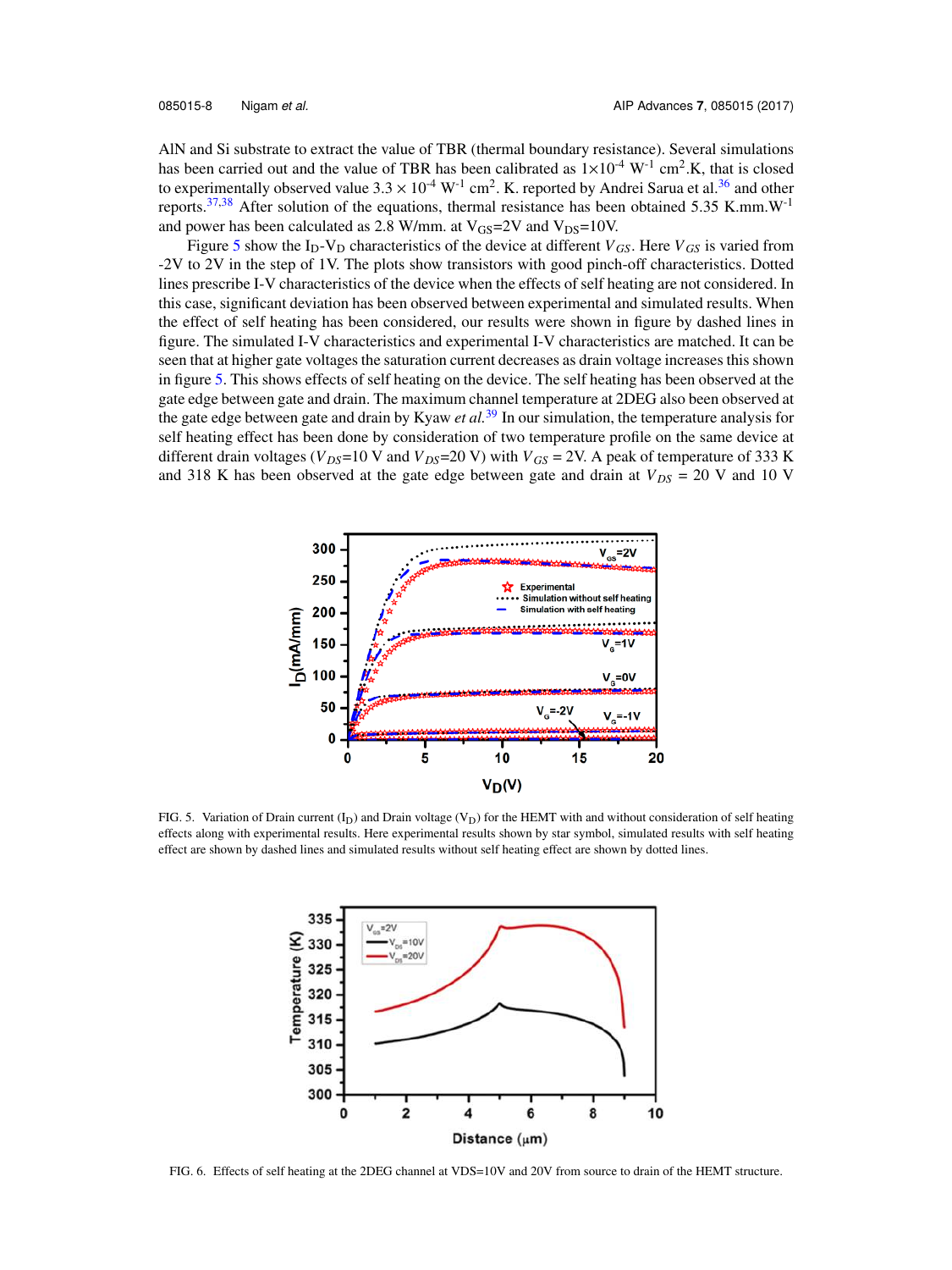respectively as shown in figure 6. The channel temperature is low at lower  $V_{DS}$  due to low power dissipation.<sup>39</sup> Hence the simulation results with self-heating effects are validated.

## **IV. CONCLUSION**

The investigation on the various aspects of electrical properties of AlGaN /GaN HEMT grown on Si (111) substrate has been carried out by experimental and simulation studies. The validation of the simulation of the device has been carried out by experimental data. The results show good agreement between experimental and simulated ones. In the device simulation section, temperature dependence of the device has been considered by transport parameters and a DC characteristic of the device with the influence of self-heating effect is measured. The devices were examined in terms of piezoelectric polarization, transconductance, tunneling, surface traps and leakage. The continuity of the transconductance curve ensures about the convergence of the calculation. The agreement of experimental data and device simulation proved the simulation reliability that can be used for further analysis of the device.

- <sup>1</sup> M. Ishida, T. Ueda, T. Tanaka, and D. Ueda, IEEE Transactions on Electron Devices **60**, 3053 (2013).
- <sup>2</sup> S. Tripathy, V. K. X. Lin, S. B. Dolmanan, J. P. Y. Tan, R. S. Kajen, L. K. Bera, S. L. Teo, M. K. Kumar, S. Arulkumaran, G. I. Ng, S. Vicknesh, S. Todd, W. Z. Wang, G. Q. Lo, H. Li, D. Lee, and S. Han, Applied Physics Letters **101**, 082110 (2012).
- <sup>3</sup> D. Ducatteau, A. Minko, V. Hoel, E. Morvan, E. Delos, B. Grimbert, H. Lahreche, P. Bove, C. Gaquiere, and J. De Jaeger, IEEE Electron Device Letters **27**, 7 (2006).
- 4 J. W. Johnson, E. L. Piner, A. Vescan, R. Therrien, P. Rajagopal, J. C. Roberts, J. D. Brown, S. Singhal, and K. J. Linthicum, IEEE Electron Device Letters **25**, 459 (2004).
- <sup>5</sup> P. Gangwani, S. Pandey, S. Haldar, M. Gupta, and R. Gupta, Solid-State Electronics **51**, 130 (2007).
- <sup>6</sup> G. Martin, A. Botchkarev, A. Rockett, and H. Morkoç, Applied Physics Letters 68, 2541 (1996).
- <sup>7</sup> T. Egawa, Z. Guang-Yuan, H. Ishikawa, H. Umeno, and T. Jimbo, IEEE Transactions on Electron Devices **48**, 603 (2001).
- <sup>8</sup> M. Miyoshi, T. Egawa, and H. Ishikawa, Solid-State Electronics **50**, 1515 (2006).
- <sup>9</sup> W. H. Tham, D. S. Ang, L. K. Bera, S. B. Dolmanan, T. N. Bhat, R. S. Kajen, H. R. Tan, S. L. Teo, and S. Tripathy, Journal of Vacuum Science & Technology B **34**, 041217 (2016).
- <sup>10</sup> P. Javorka, A. Alam, M. Wolter, A. Fox, M. Marso, M. Heuken, H. Luth, and P. Kordos, IEEE Electron Device Letters **23**, 4 (2002).
- <sup>11</sup> M. Kumar, B. Roul, T. N. Bhat, M. K. Rajpalke, P. Mishra, L. M. Kukreha, N. Sinha, A. T. Kalghatgi, and S. B. Krupanishi, Materials Research Bulletin **45**, 1581 (2010).
- <sup>12</sup> S. Boulay, S. Touati, A. A. Sar, V. Hoel, C. Gaquiere, J. C. D. Jaeger, S. Joblot, Y. Cordier, F. Semond, and J. Massies, IEEE Transactions on Electron Devices **54**, 2843 (2007).
- <sup>13</sup> T. N. Bhat, M. K. Rajpalke, B. Roul, M. Kumar, and S. B. Krupanidhi, Journal of Applied Physics **110**, 093718 (2011).
- <sup>14</sup> T. N. Bhat, S. B. Dolmanan, Y. Dikme, H. R. Tan, L. K. Bera, and S. Tripathy, Journal of Vacuum Science & Technology B **32**, 021206 (2014).
- <sup>15</sup> A. M. Dabiran, A. M. Wowchak, A. Osinsky, J. Xie, B. Hertog, B. Cui, D. C. Look, and P. P. Chow, Applied Physics Letters **93**, 082111 (2008).
- <sup>16</sup> R. Cuerdo, F. Calle, A. Braña, Y. Cordier, M. Azize, N. Baron, S. Chenot, and E. Muñoz, *Physica Status Solidi* (C) 5, 1971 (2008).
- <sup>17</sup> I. Daumiller, C. Kirchner, M. Kamp, K. J. Ebeling, and E. Kohn, IEEE Electron Device Letters **20**, 448 (1999).
- <sup>18</sup> S. Sabuktagin, S. Doğan, A. A. Baski, and H. Morkoç, Applied Physics Letters **86**, 083506 (2005).
- <sup>19</sup> S. Arulkumaran, T. Egawa, H. Ishikawa, and T. Jimbo, Applied Physics Letters **80**, 2186 (2002).
- <sup>20</sup> E. W. Faraclas and A. F. M. Anwar, Solid-State Electronics **50**, 1051 (2006).
- <sup>21</sup> S. Karmalkar and U. K. Mishra, IEEE Transactions on Electron Devices **48**, 1515 (2001).
- <sup>22</sup> I. Saidi, Y. Cordier, M. Chmielowska, H. Mejri, and H. Maaref, Solid-State Electronics **61**, 1 (2011).
- <sup>23</sup> R. Gaska, A. Osinsky, J. W. Yang, and M. S. Shur, IEEE Electron Device Letters **19**, 89 (1998).
- <sup>24</sup> X. Cheng, M. Li, and Y. Wang, Solid-State Electronics **54**, 42 (2010).
- <sup>25</sup> S. Jie, H. Fatima, A. Koudymov, A. Chitnis, X. Hu, H. M. Wang, J. Zhang, G. Simin, J. Yang, and M. A. Khan, IEEE Electron Device Letters **24**, 375 (2003).
- <sup>26</sup> Sentaurus, Version I-2013.12, Synopsys, Inc. (2013).
- <sup>27</sup> Y. P. Varshni, Physica **34**, 149 (1967).
- <sup>28</sup> N. D. Arora, J. R. Hauser, and D. J. Roulston, IEEE Transactions on Electron Devices **29**, 292 (1982).
- <sup>29</sup> G. Sabui, P. J. Parbrook, M. Arredondo-Arechavala, and Z. J. Shen, AIP Advances **6**, 055006 (2016).
- <sup>30</sup> J. Piprek, *Nitride Semiconductor Devices: Principles and Simulation* WILEY-VCH Verlag GmbH & Co. KGaA, 76 (2007). <sup>31</sup> O. Ambacher, J. Majewski, C. Miskys, A. Link, M. Hermann, M. Eickhoff, M. Stutzmann, F. Bernardini, V. Fiorentini, and V. Tilak, Journal of Physics: Condensed Matter **14**, 3399 (2002).
- <sup>32</sup> O. Ambacher, J. Smart, J. R. Shealy, N. G. Weimann, K. Chu, M. Murphy, W. J. Schaff, L. F. Eastman, R. Dimitrov, L. Wittmer, M. Stutzmann, W. Rieger, and J. Hilsenbeck, Journal of Applied Physics **85**, 3222 (1999).
- <sup>33</sup> C. Miccoli, V. C. Martino, S. Reina, and S. Rinaudo, IEEE Electron Device Letters **34**, 1121 (2013).
- <sup>34</sup> X. D. Wang, W. D. Hu, X. S. Chen, and W. Lu, IEEE Transactions on Electron Devices **59**, 1393 (2012).